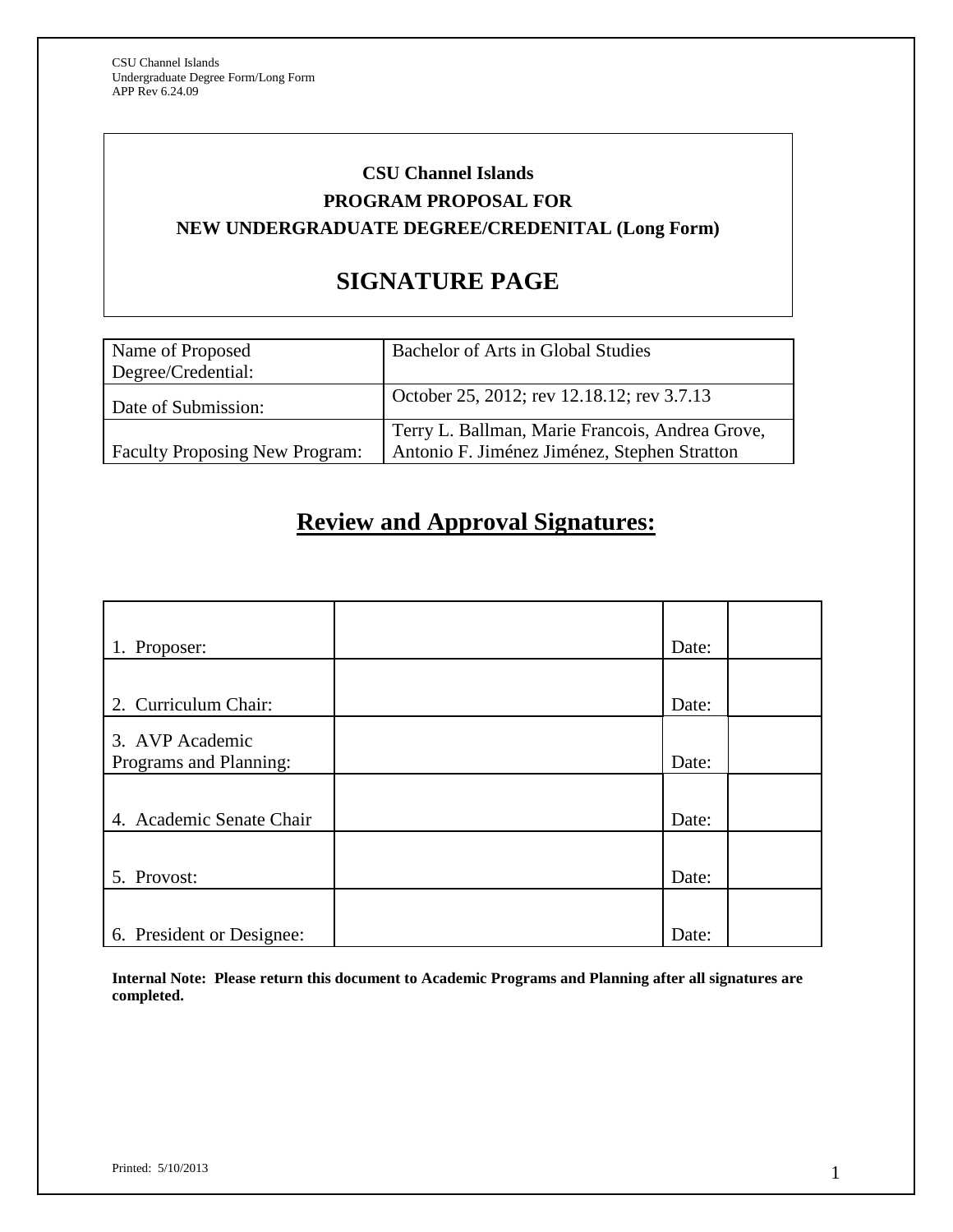# **CSU Channel Islands PROGRAM PROPOSAL FOR NEW UNDERGRADUATE DEGREE/CREDENTIAL (Long Form)**

Approval process: A Proposal for a New Undergraduate Degree/Credential should be submitted to the Academic Programs and Planning office. A proposal is reviewed and approved by the Curriculum Committee, the Academic Senate, the Provost, and the President. After final campus-level approval, new degrees (but not credentials) at submitted to the CSU Office of the Chancellor. New degrees are implemented after written approval has been received by the CSU Chancellor.

This form should not be used for proposals for graduate degrees. Instead, since graduate programs require the additional step of review by Western Association of College and Schools (WASC), graduate proposals use the WASC Substantive Change Proposal form. See the Academic Programs and Planning Office for more information.

# **1. Program Type (Please specify any from the list below that apply—delete the others)**

√ State-Support

# **2. Program Identification**

a. Campus:

*California State University Channel Islands*

b. Full and exact degree designation and title (e.g. Bachelor of Arts with a Major in History).

*Bachelor of Arts with a Major in Global Studies*

c. Date the Board of Trustees approved adding this program projection to the campus Academic Plan.

Scheduled for 2013 Meeting

d. Term and academic year of intended implementation (e.g. Fall 2011)

*Fall 2014*

e. Name of the department(s), division, or other unit of the campus that would offer the proposed degree major program. Please identify the unit that will have primary responsibility.

*Political Science*

- f. Name, title, and rank of the individual(s) primarily responsible for drafting the proposed degree major program.
	- *Terry L. Ballman, Ph.D., Professor of Spanish*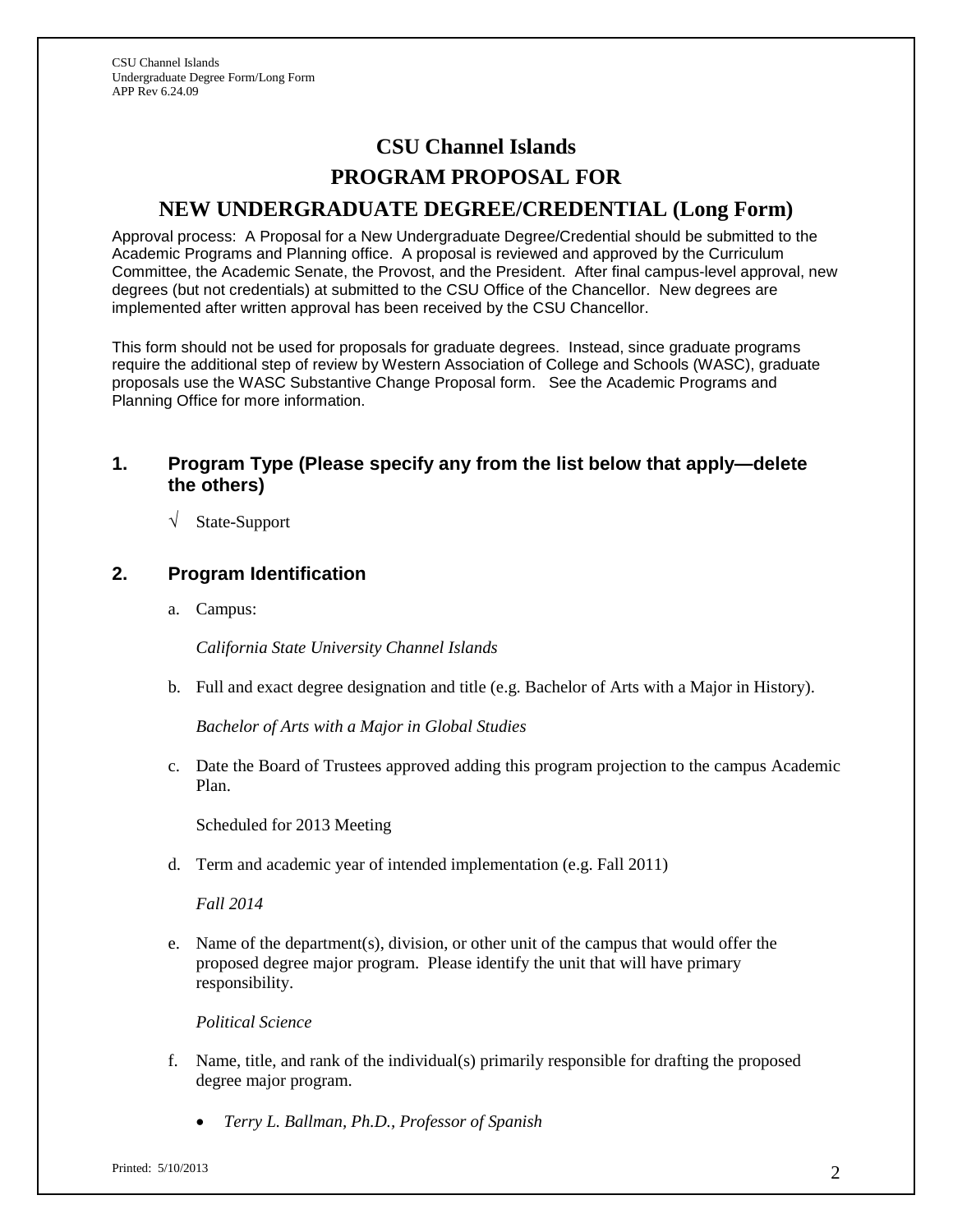- *Marie Francois, Ph.D., Professor of History*
- *Scott Frisch, Ph.D., Professor of Political Science*
- *Andrea K. Grove, Ph.D., Professor of Political Science*
- *Antonio Jiménez Jiménez, Ph.D., Associate Professor of Spanish*
- *Christopher W. Scholl, Ph.D., Lecturer of Political Science*
- *Stephen Stratton, MLIS, Librarian*
- g. Statement from the appropriate campus administrative authority that the addition of this program supports the campus mission and will not impede the successful operation and growth of existing academic programs.

*To Curriculum Committee Regarding Global Studies Program from AVP Karen Carey:*

*The Division of Arts and Sciences supports the Bachelor of Arts in Global Studies Program. The proposed program meets the campus wide mission in terms of international perspectives and interdisciplinarity. Students today must develop global perspectives and understandings in order to make a positive impact in our world and their future world. This program will allow students to develop the skills they will need in a global and multicultural context. Courses needed for the program are already taught on campus so the overall financial impact and growth of existing programs would be minimal.* 

h. Proposed Classification of Instructional Programs [\(CIP\) Code](http://nces.ed.gov/pubs2002/cip2000/) and CSU Degree [Program Code](http://www.calstate.edu/app/documents/HEGIS-CIP2000_102406.xls) . Campuses are invited to suggest one CSU degree program code and one corresponding CIP code. If an appropriate CSU code does not appear on the systemwide list at: [http://www.calstate.edu/app/documents/HEGIS-CIP2000\\_102406.xls](http://www.calstate.edu/app/documents/HEGIS-CIP2000_102406.xls) , you can search CIP 2000 at <http://nces.ed.gov/pubs2002/cip2000/> to identify the code that best matches the proposed degree program. The Classification of Instructional Programs (CIP) is a National Center for Education Statistics (NCES) publication that provides a numerical classification and standard terminology for secondary and postsecondary instructional programs. The CSU degree program code (based on old HEGIS codes) and CIP code will be assigned when the program is approved by the Chancellor.

*CIP Code: 30.2001 International/Global Studies. A program that focuses on global and international issues from the perspective of the social sciences, social services, and related fields.*

*CSU Program Code: 22997 International/Global Studies*

# **3. Program Description and Rationale**

a. A brief description of the program, its purpose and strengths, fit with institutional mission, and a justification for offering the program at this time. The description should include a rationale explaining the relationship among the program philosophy, design, target population, and any distinctive pedagogical methods.

*This interdisciplinary program will provide students the opportunity to develop their knowledge of the world and the major contemporary issues confronting humanity. Students in this major will obtain a deep understanding of global issues, processes, and systems and the various implications of globalization.*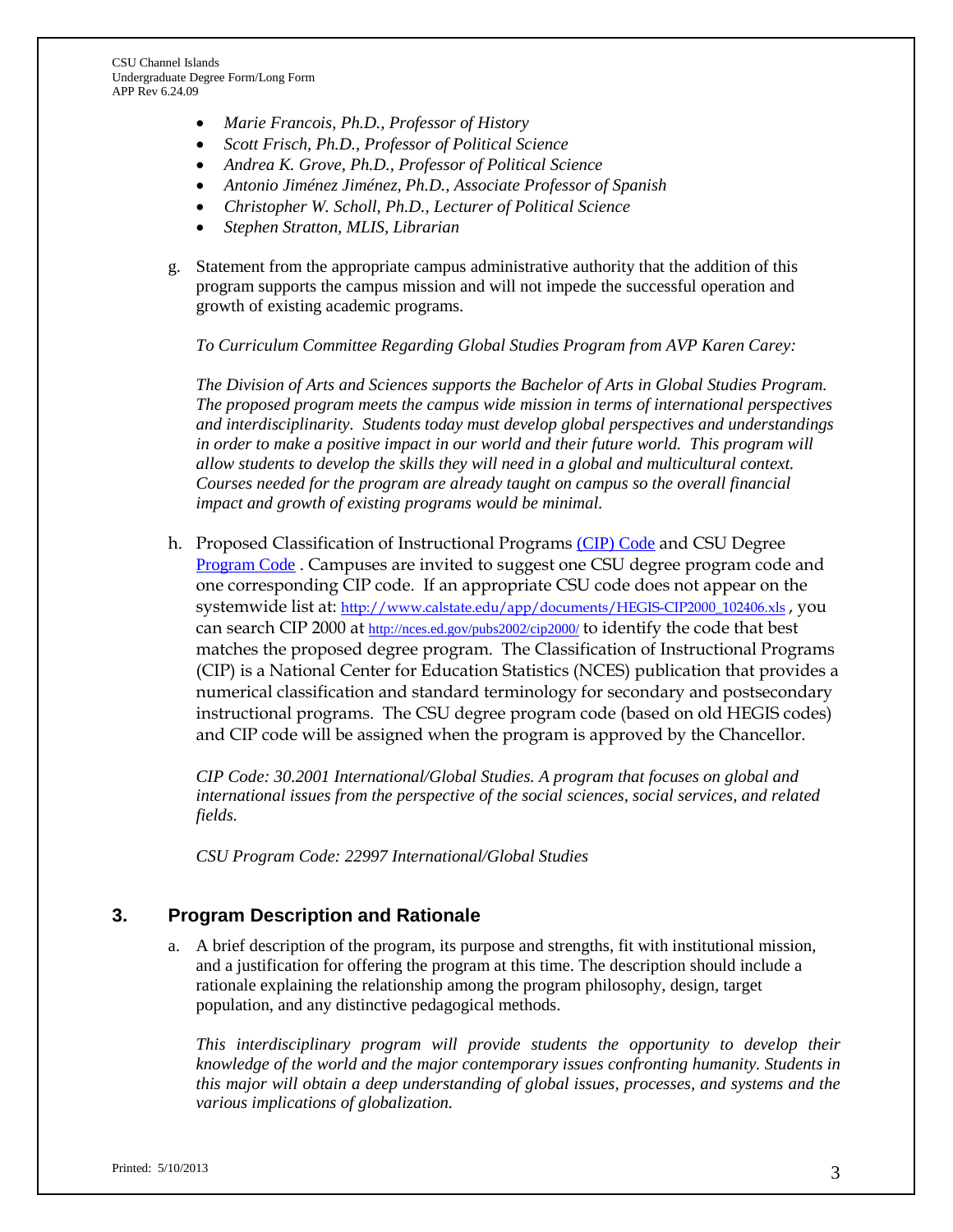*The proposed B.A. in Global Studies is deeply rooted in the University mission, which focuses on international perspectives, interdisciplinarity, multiculturalism and community engagement:*

- *International perspectives are acquired throughout the program as students learn about global issues, processes, and systems as well as through the required study abroad and second language requirements built into the program.*
- *The interdisciplinary pillar of the mission is represented in two ways: (1) Students are required to take upper division courses from three different discipline areas; and (2) The global issues discussed throughout the program are analyzed from a variety of worldviews and disciplines.*
- *Knowing more about other peoples' cultures and ideas make students reflect on their own culture and values (multicultural perspectives).*
- *Lastly, one of the goals of the program is to engage students as active citizens in the global society (service learning).*

*In addition, this program aligns perfectly with the Institutional Mission-Based Learning Outcomes, particularly the first one that indicates that "graduates will be able to identify and describe the modern world and issues facing societies from multiple perspectives including those within and across disciplines, cultures and nations (when appropriate)." This low-unit program allows student to seek the completion of a second major or to add other minors (for instance, Asian-Pacific Studies, Spanish, Chicana/o Studies, etc.).*

b. Proposed catalog description, including program description, degree requirements, and admission requirements.

# *Global Studies*

## *Programs Offered*

- *Bachelor of Arts in Global Studies*
- *Minor in Global Studies*

*This interdisciplinary program will provide students the opportunity to develop their knowledge of the world and the major contemporary issues confronting humanity. Students in this major will obtain a deep understanding of global issues, processes, and systems and the various implications of globalization. This program will offer students the opportunity to develop the skills needed to work effectively in a global and multicultural context.*

*The Global Studies program provides a well-rounded curriculum that will help prepare students for a variety of careers in the international arena. For example, Global Studies majors could qualify to work for the federal government (such as the Foreign Service, the U.S. Agency for International Development, the Department of Homeland Security, etc.); international service agencies (such as CARE, UNICEF, Direct Relief International), international NGOs (e.g. Peace Corps, Red Cross, Amnesty International, etc.); and many overseas careers. It will also help prepare students for further graduate study in international affairs, international business, peace and world order studies, area studies, and the emergent global civil society.*

*The B.A. in Global Studies is 33-49 units, providing students the opportunity to pursue a minor in another discipline or even a second major. The Global Studies minor is 19 to 37 units. Both the minor and the major in Global Studies require two co-requisites: 1) Language requirement to complete the equivalent of the first four semesters or two years (intermediate level) in a*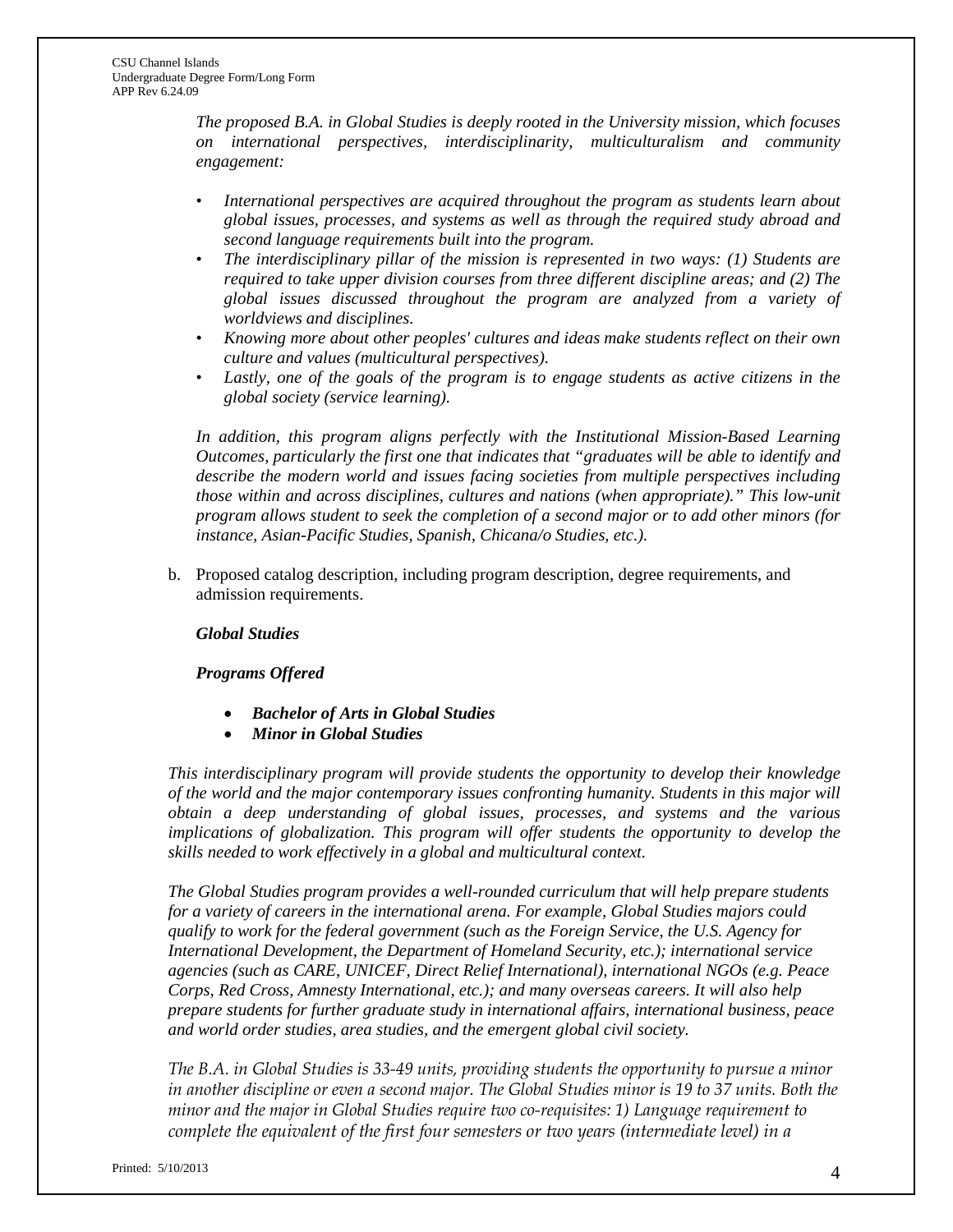*language other than English; or complete an approved year-long study abroad program in a non-English speaking country (or for Canada, province) and complete the equivalent of the first two semesters in a language other than English; or* d*emonstrate equivalent proficiency as approved by the CI languages faculty; and 2) Study Abroad requirement to complete a minimum of one international experience course.*

*Students graduating from the Global Studies program will be able to:*

- Demonstrate knowledge and understanding of the interdisciplinary nature of *contemporary global issues, processes, and systems (e.g., issues such as environmental justice, immigration or poverty, processes such as the economic and political interdependency among nations, and systems such as global governance bodies).*
- *• Analyze global issues from multiple viewpoints.*
- *• Acquire the communication skills needed to work effectively in a global and multicultural context.*
- *• Engage in communicative activities in a second language (other than English) at an intermediate level (following ACTFL language proficiency guidelines).*
- *• Engage as active citizens in a global society.*

## *Bachelor of Arts in Global Studies – 120 units*

| Summary of Units                            |          |
|---------------------------------------------|----------|
| Lower division courses:                     | 9 units  |
| <b>Upper division courses:</b>              | 24 units |
| General education:                          | 48 units |
| Title V: American Institutions Requirement: | 6 units  |
| Electives:                                  | 33 units |
|                                             |          |

*TOTAL: 120 units*

*Lower Division Requirements - 9 units*

*Global Studies majors must take each of these courses:*

*POLS 103 (Introduction to International Politics) (3) GLST 200 (Introduction to Global Studies) (3) GEOG 201 (Cultural and Historical Geography of the World) (3)*

*Students may substitute equivalent courses taken at other universities in each area by articulation agreement or by permission of the Global Studies Program Chair/Advisor.*

*Upper Division Requirements - 24 units*

*Required course (3 units)*

*GLST 499 Capstone in Global Studies (3)*

*Electives (21 units)*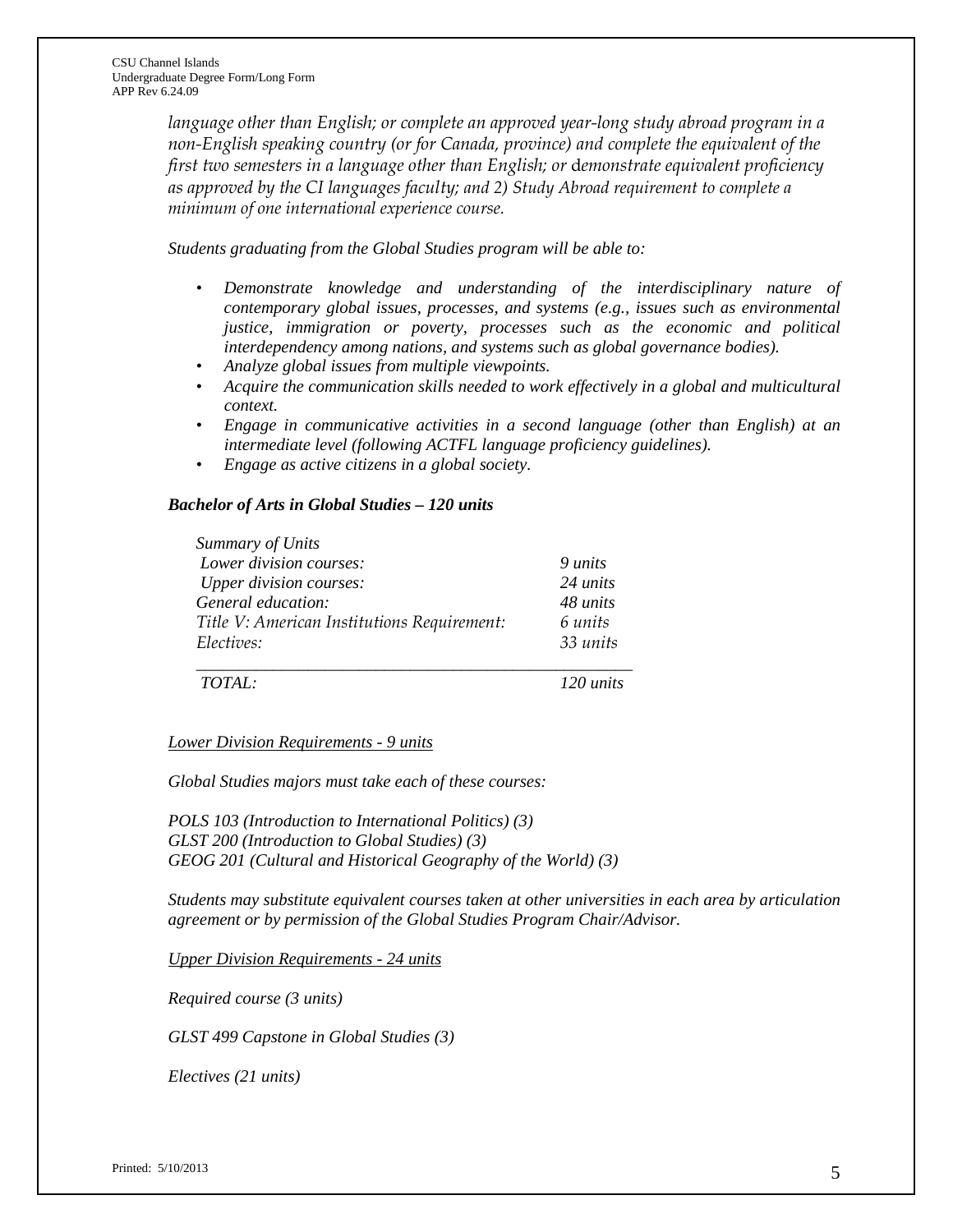*Twenty-one units required from a minimum of three (3) discipline areas. Only one 3-unit course from a student's second major may count toward the major. The student must choose into which discipline area a cross-listed course would count (e.g., BUS/ECON/SOC 448 Sociology of Globalization and Development as either a Business and Economics discipline area course, or a Social Sciences discipline area course).*

## *Discipline Areas*

#### *Art, Communication and Performing Arts*

*ART 330\* Critical Thinking in a Visual World (3) ART 331\* Art, Society, and Mass Media (COMM) (3) ART 332\* Multicultural Art Movements (3) ART 433\* Women in the Arts (3) ART 436\* Modern Art (3) COMM 321\* Multicultural Conversations (3) PAMU 332\* World Music (3) PATH 344\* World Drama and Theatre (ENGL) (3)*

#### *Business and Economics*

*BUS 331\* Biotechnology in the Twenty-First Century (BIOL) (3) BUS 448\* Globalization and Development (ECON/SOC) (3) ECON 370 The World Economy (3) ECON 471 International Trade (3) ECON 473 Development Economics (3) MGT 410 Management of International Business (3) MKT 410 International Marketing Management (3)*

#### *Global Studies*

*GLST 435 Global Cities (3)*

#### *Languages and Literatures*

*ENGL 325 Major Non-Western Authors (3) ENGL 326 Major British and European Authors (3) ENGL 344\* World Drama and Theatre (PATH) (3) ENGL 354 Studies in Cultural Literatures (3) SPAN 301\* Advanced Spanish: Part One (3) SPAN 302\* Advanced Spanish: Part Two (3) SPAN 411 Civilizations and Cultures of Latin America (3) SPAN 461 Masterpieces of Latin American Literature (3)*

#### *Sciences*

*BIOL 331\* Biotechnology in the Twenty-First Century (BUS) (3) BIOL 333\* Emerging Public Health Issues (3) BIOL 335\* The Biosphere (3) BIOL 433\* Ecology and the Environment (3) CHEM 301 Environmental Chemistry (3) ESRM 332\* Human Ecology (ANTH) (3)*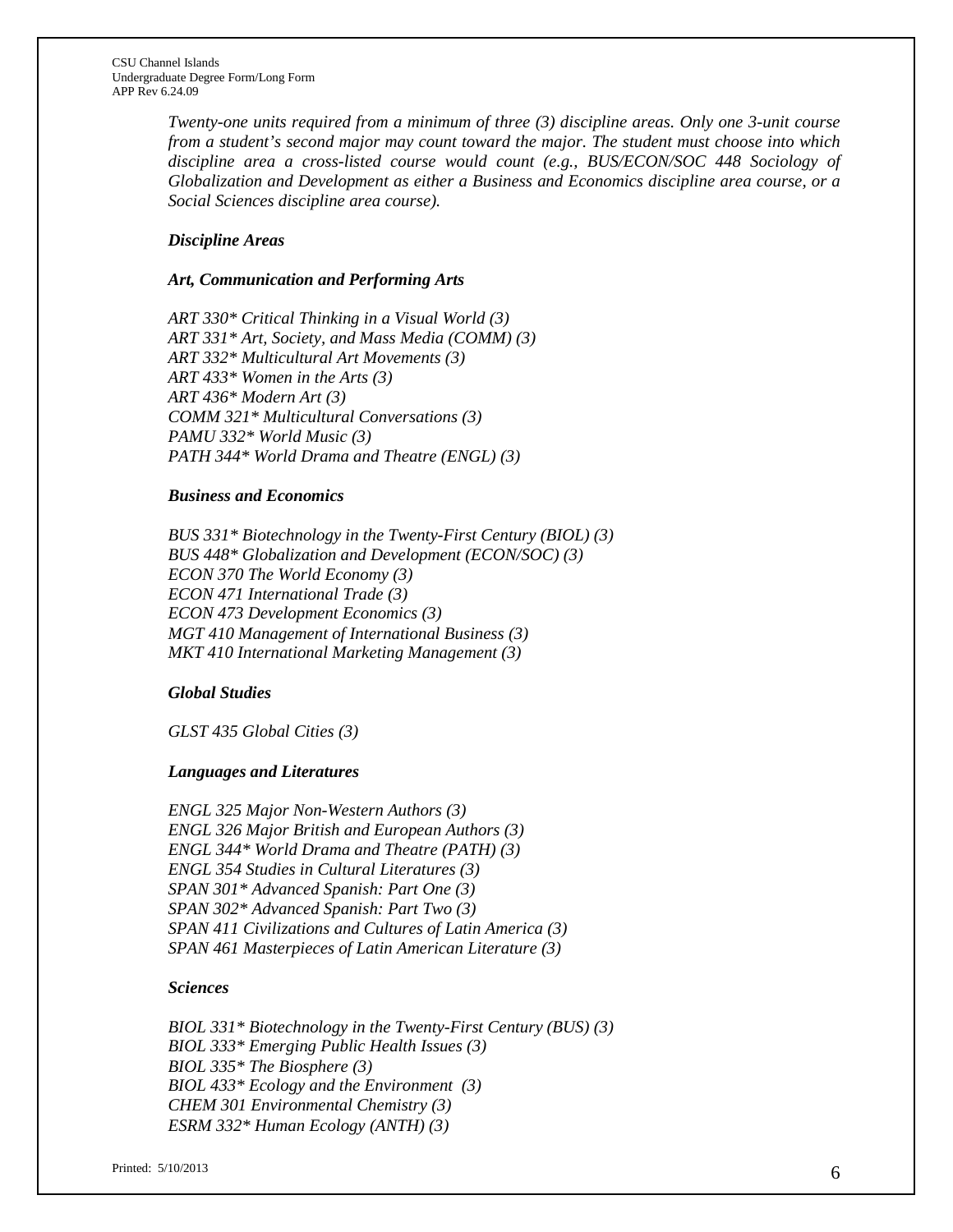> *ESRM 440\* Population Studies (SOC) (3) ESRM 483 Issues in Global Resource Management (3)*

#### *Social Sciences*

*ANTH 332\* Human Ecology (ESRM) (3) ANTH 442\* The African Diaspora (HIST) (3) CHS 401 Latina/o Workers in a Global Economy (3) HIST 320 European History, 1945-Present (3) HIST 361\* History of Modern Latin America (3) HIST 365\* Themes in World History (3) HIST 366 Oceans of World History (3) HIST 380 History of the Pacific Islands (3) HIST 396 East Asia: Then and Now (3) HIST 413\* World Religions and Classical Philosophies (3) HIST 415 Society and Radicalism (3) HIST 451 History of Africa (3) HIST 452 History of Southern Africa since 1600 (3) POLS 327 International Relations of Selected Areas (3) POLS 328\* United States Foreign Policy (3) POLS 329 International Law and Organizations (3) POLS 334\* Peace Studies (3) POLS 351 International Relations of Africa (3) POLS 352 International Relations of Europe (3) POLS 353 International Relations of Latin America (3) POLS 354 International Relations of the Middle East (3) POLS 355 International Relations of South Asia (3) POLS 403 Comparative Foreign Policy (3) POLS 426 Politics of Developing Countries (3) PSY 344\* Psychology and Traditional Asian Thought (3) SOC 440\* Population Studies (ESRM) (3) SOC 448\* Globalization and Development (BUS/ECON) (3)*

*\*General Education Courses*

## *Co-requisites - 1-19*

- *1. Language Requirement – Students need to successfully complete a second/foreign language requirement. This can be accomplished in one of the following ways:*
- *Complete the equivalent of the first four semesters or two years (intermediate level) in a language other than English; or*
- *Complete an approved year-long study abroad program in a non-English speaking country (or for Canada, province); and complete the equivalent of the first two semesters in a language other than English; or*
- *Demonstrate equivalent proficiency as approved by the CI languages faculty*
- *2. Study Abroad Requirement -– Students must successfully complete a minimum of one international study abroad experience (e.g., UNIV 392 [1-3 units], a CSU International Program, or a study abroad program approved by a Global Studies faculty advisor).*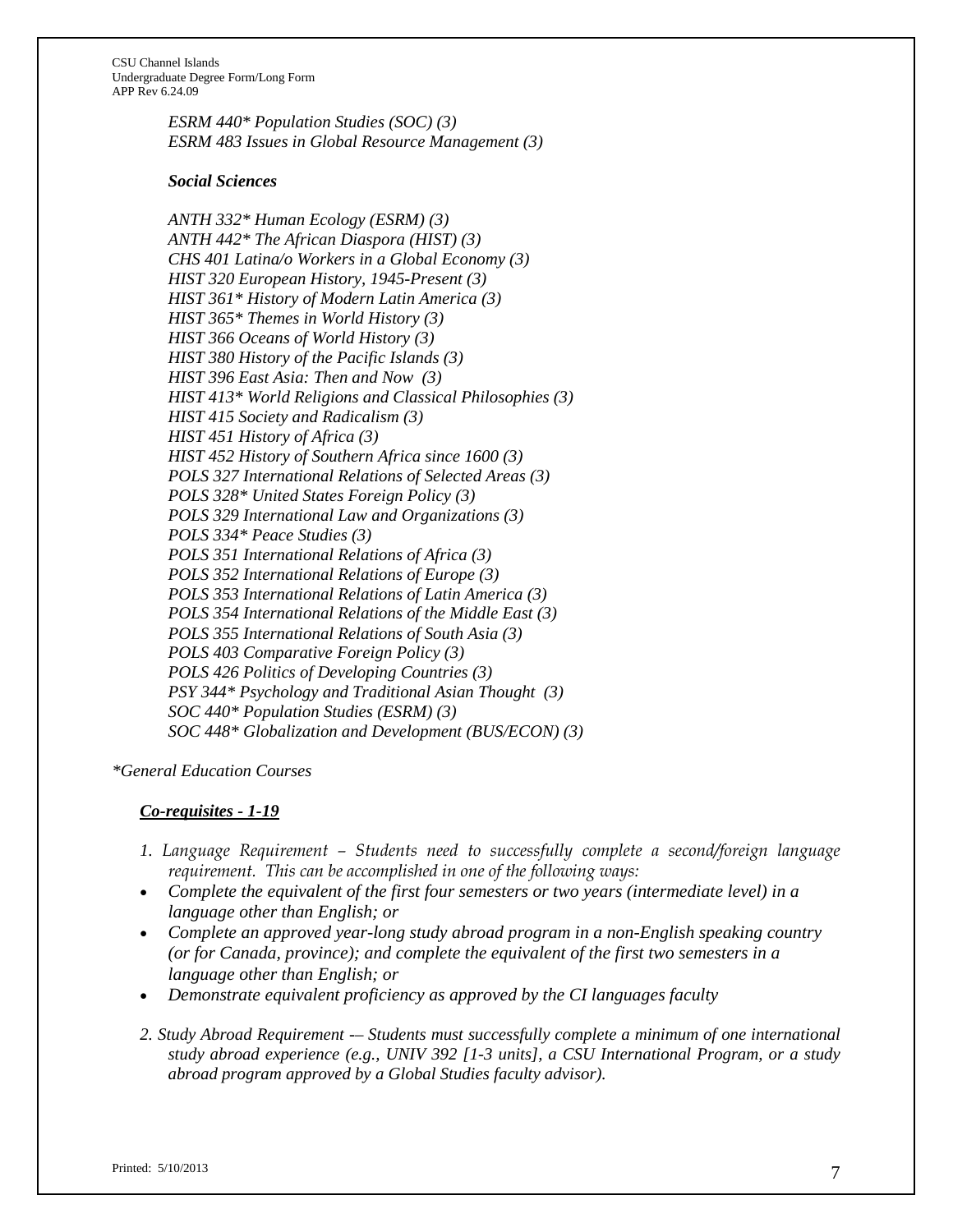# **4. Curriculum**

a. Goals for the (1) program and (2) [student learning outcomes.](http://www.calstate.edu/acadaff/sloa/index.shtml) Program goals are broad statements about what the program is intended to achieve, including what kinds of graduates will be produced. Student learning outcomes are more specific and assessable statements that are related to the program goals but that more narrowly identify what students will know and be able to do upon successful completion of the program.

## *(1) Program goals:*

- *Promote the university's mission by graduating students with interdisciplinary, international, and multicultural perspectives.*
- *Identify and describe the modern world and issues facing societies from multiple perspectives including those within and across disciplines, cultures and nations (when appropriate);*
- *Create opportunities for students to integrate content, ideas, and approaches from national and international perspectives.*
- *Provide students with opportunities to gain a deep understanding of a foreign country, by incorporating study abroad and second-language requirements into the program.*

*(2) Students graduating from the Global Studies program will be able to:*

- *• Demonstrate knowledge and understanding of the interdisciplinary nature of contemporary global issues, processes, and systems (e.g., issues such as environmental justice, immigration or poverty, processes such as the economic and political interdependency among nations, and systems such as global governance bodies).*
- *• Analyze global issues from multiple viewpoints.*
- Acquire the communication skills needed to work effectively in a global and multicultural *context.*
- *• Engage in communicative activities in a second language (other than English) at an intermediate level (following ACTFL language proficiency guidelines).*
- *• Engage as active citizens in a global society.*
- b. Plans for assessing program goals and student learning outcomes. Some planners find it helpful to develop matrices in which student learning outcomes and required courses are mapped, indicating where content related to the learning outcomes is introduced, reinforced, and practiced at an advanced level in required courses.

*The University is currently developing assessment rubrics for GE international outcomes. The faculty proposing this new program is also part of the committee that is developing these rubrics and the intention is to develop an assessment plan that is aligned with these GE international outcomes. The structure of the B.A. in Global Studies allows students to follow a development path in which main topics in the realm of Global Studies are first introduced, then reinforced, and finally practiced at an advanced level in the following way:*

*- The three required lower-division courses will introduce students to the main concepts, topics, and systems of the Global Studies major.* 

*- The 21-units worth of upper division electives will reinforce this content in the three academic areas chosen by the student, allowing them to analyze global issues from multiple viewpoints.*

*- Students taking the capstone-course will have to apply their study abroad experience, their proficiency in a second language, and the acquired knowledge throughout the major in order*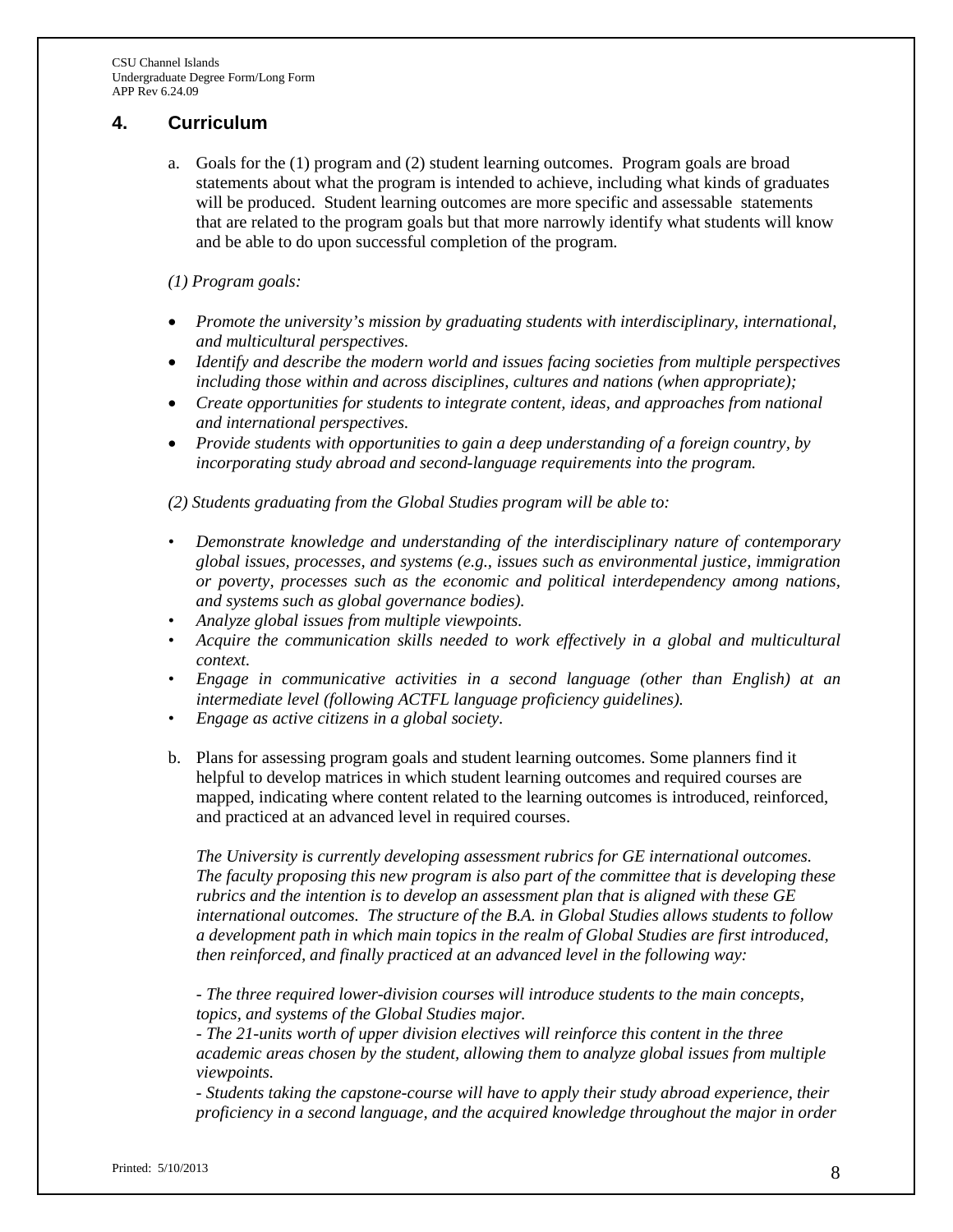*to show a comprehensive and interdisciplinary advanced level of understanding and practice of such knowledge.* 

*As the capstone-course is the only upper-division course in which all Global Studies majors will come together, it will also be the site for most of the program-level assessment. By the end of this course, students will have completed a project in which they demonstrate that they have met the program's learning outcomes as described above.* 

c. Total number of units required for the major; total number of units required to graduate including any concentrations, options, general education, American Institutions ("Statutory Requirements"), and electives.

*Units required for the major:* 

| - Lower division courses:                   | 9 units         |
|---------------------------------------------|-----------------|
| - Upper division courses:                   | 24 <i>units</i> |
| General education:                          | 48 units        |
| Title V: American Institutions Requirement: | 6 units         |
| <i>Electives:</i>                           | 33 units        |
| <i>TOTAL:</i>                               | 120 units       |

d. Include a justification for any baccalaureate program that requires more than 120-semester units.

## *Not applicable*

e. If any formal options, concentrations, or special emphases are planned under the proposed major, identify and explain fully. Optional: You may propose a CSU degree program code and CIP code for each concentration that you would like to report separately from the major program, if the option is approximately equivalent to a degree currently listed on the CSU application-booklet degree program table. If you do not find an appropriate CSU degree program code at: [http://www.calstate.edu/app/documents/HEGIS-](http://www.calstate.edu/app/documents/HEGIS-CIP2000_102406.xls)[CIP2000\\_102406.xls](http://www.calstate.edu/app/documents/HEGIS-CIP2000_102406.xls) , you can search CIP 2000 at<http://nces.ed.gov/pubs2002/cip2000/> to help identify the code that best matches the proposed curriculum.

## *Not applicable*

f. A list of all courses *required* for the major, specifying catalog number, *title*, units of credit, and prerequisites or co-requisites (thereby ensuring that there are no "hidden" prerequisites that would drive the total units required to graduate beyond the total reported in 4c above).

*POLS 103 Introduction to International Politics (3 units) No prerequisites GLST 200 Introduction to Global Studies (3 units) No prerequisites GEOG 201 Cultural and Historical Geography of the World (3 units) No prerequisites GLST 499 Capstone in Global Studies (3 units)* 

g. List of *elective* courses that can be used to satisfy requirements for the major, specifying catalog number, title, units of credit, and prerequisites or co-requisites. Include proposed catalog descriptions of all new courses. For graduate program proposals, identify whether each course is a graduate or undergraduate offering.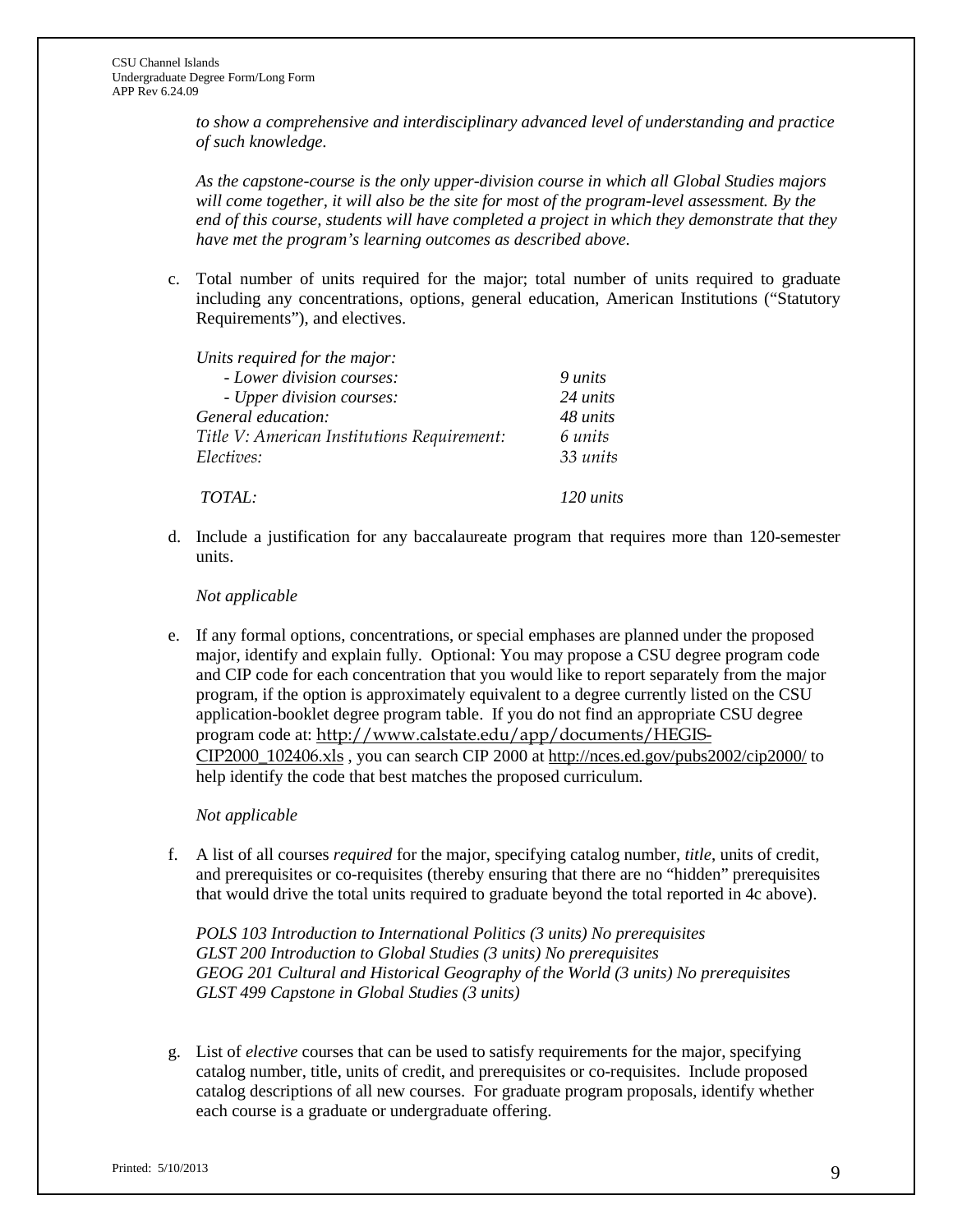Note: With regard to Sections 4f and 4g, a proposed program should take advantage of courses already offered in other departments when subject matter would have considerable overlapping content.

*Students are required to take 21 units from a minimum of (3) discipline areas, which are: Art, Communication and Performing Arts, Business and Economics, Global Studies, Language and Literatures, Sciences and Social Sciences*

*Proposed catalog description for the only new course:*

*GLST 499: Capstone in Global Studies (3)*

*Three hours seminar per week*

*Prerequisite: Senior standing as a Global Studies major or Consent of Instructor Students design and complete a project that integrates prior course work with the University's mission. The project may involve an interdisciplinary activity, a service learning experience, and reflect a multicultural or international perspective.*

# *Discipline Areas*

## *Art, Communication and Performing Arts*

- *ART 330\* Critical Thinking in a Visual World (3) (Prerequisite: Junior Standing or Consent of Instructor)*
- *ART 331\* Art, Society, and Mass Media (COMM) (3) Prerequisite: Junior Standing or Consent of Instructor)*
- *ART 332\* Multicultural Art Movements (3) (Prerequisite: Junior Standing or Consent of Instructor)*

*ART 433\* Women in the Arts (3)*

*ART 436\* Modern Art (3)*

*COMM 321\* Multicultural Conversations (3)*

- *PAMU 332\* World Music (3) (Prerequisite: Junior Standing or Consent of Instructor)*
- *PATH 344\* World Drama and Theatre (ENGL) (3) (Prerequisite: Junior Standing or Consent of Instructor)*

#### *Business and Economics*

*BUS 331\* Biotechnology in the Twenty-First Century (BIOL) (3) (Prerequisite: Junior Standing or Consent of Instructor)*

*BUS 448\* Globalization and Development (ECON/SOC) (3) (Prerequisite: SOC 100)*

*ECON 370 The World Economy (3) (Prerequisite: ECON 111)*

*ECON 471 International Trade (3) (Prerequisite: ECON 310 or ECON 329)*

*ECON 473 Development Economics (3) (Prerequisite: ECON 310 or ECON 311)*

*MGT 410 Management of International Business (3) (Prerequisite: MGT 307)*

*MKT 410 International Marketing Management (3) (Prerequisite: MKT 310)*

*Global Studies*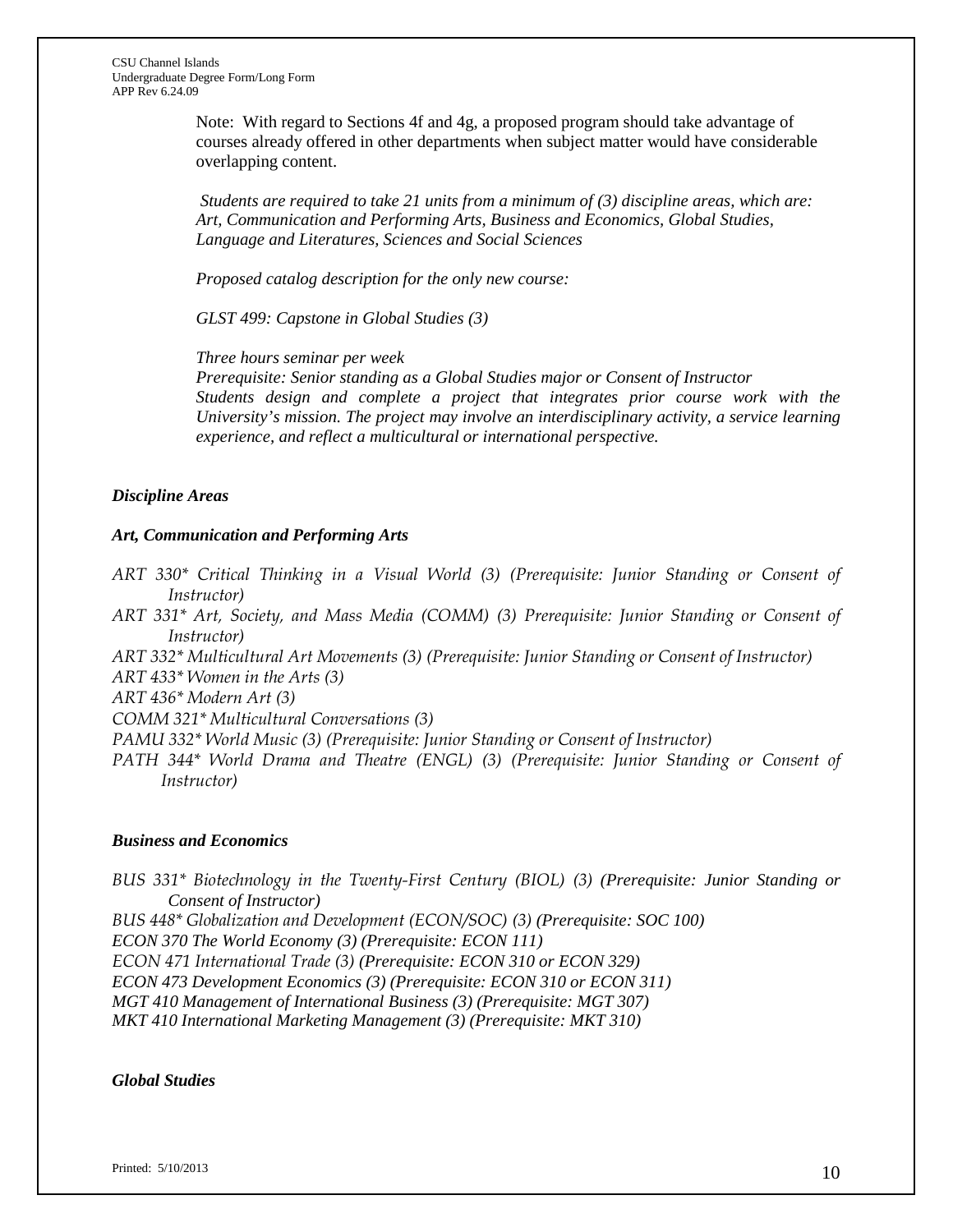*GLST 435\* Global Cities (3) (Prerequisite: Minimum two semesters of beginning college-level foreign language or equivalent proficiency.)*

## *Languages and Literatures*

- *ENGL 325 Major Non-Western Authors (3) )(Prerequisite: ENGL 103 or ENGL 105 and either ENGL 220 or ENGL 250)*
- *ENGL 326 Major British and European Authors (3) (Prerequisite: ENGL 250 or Equivalent)*
- *ENGL 344\* World Drama and Theatre (PATH) (3) (Prerequisite: Junior Standing or Consent of Instructor)*
- *ENGL 354 Studies in Cultural Literatures (3)*
- *SPAN 301\* Advanced Spanish: Part One (3) (Prerequisite: SPAN 202 or SPAN 212 or Consent of Instructor)*
- *SPAN 302\* Advanced Spanish: Part Two (3) (Prerequisite: SPAN 202 or SPAN 212 or Consent of Instructor)*
- *SPAN 411 Civilizations and Cultures of Latin America (3) (Prerequisite: SPAN 301 or 302 or Consent of Instructor)*
- *SPAN 461 Masterpieces of Latin American Literature (3) (Prerequisite: SPAN 301 or 302 or Consent of Instructor)*

## *Sciences*

*BIOL 331\* Biotechnology in the Twenty-First Century (BUS) (3) (Prerequisite: Junior Standing or Consent of Instructor)*

*BIOL 333\* Emerging Public Health Issues (3) (Prerequisite: Junior Standing or Consent of Instructor) BIOL 335\* The Biosphere (3) (Prerequisite: Junior Standing or Consent of Instructor)*

*BIOL 433\* Ecology and the Environment (3) (Prerequisite: BIOL 200)*

*CHEM 301 Environmental Chemistry (3) (Prerequisite: CHEM 122 with a grade of C or better)*

*ESRM 332\* Human Ecology (ANTH) (3) (Prerequisite: Junior Standing or Consent of Instructor)*

*ESRM 440\* Population Studies (SOC) (3)* (*Prerequisite: SOC 100 and MATH 202)*

*ESRM 483 Issues in Global Resource Management (3) (Prerequisite: Senior Standing or Consent of Instructor)*

## *Social Sciences*

*ANTH 332\* Human Ecology (ESRM) (3) (Prerequisite: Junior Standing or Consent of Instructor) ANTH 442\* The African Diaspora (HIST) (3) CHS 401 Latina/o Workers in a Global Economy (3)( Prerequisite: CHS 100 or Equivalent) HIST 320 European History, 1945-Present (3) HIST 361\* History of Modern Latin America (3) HIST 365\* Themes in World History (3) HIST 366 Oceans of World History (3) HIST 380 History of the Pacific Islands (3) HIST 396 East Asia: Then and Now (3) HIST 413\* World Religions and Classical Philosophies (3) (Prerequisite: HIST 211 or Equivalent) HIST 415 Society and Radicalism (3) HIST 451\* History of Africa (3) HIST 452\* History of Southern Africa since 1600 (3) POLS 327 International Relations of Selected Areas (3) POLS 328\* United States Foreign Policy (3) POLS 329 International Law and Organizations (3)*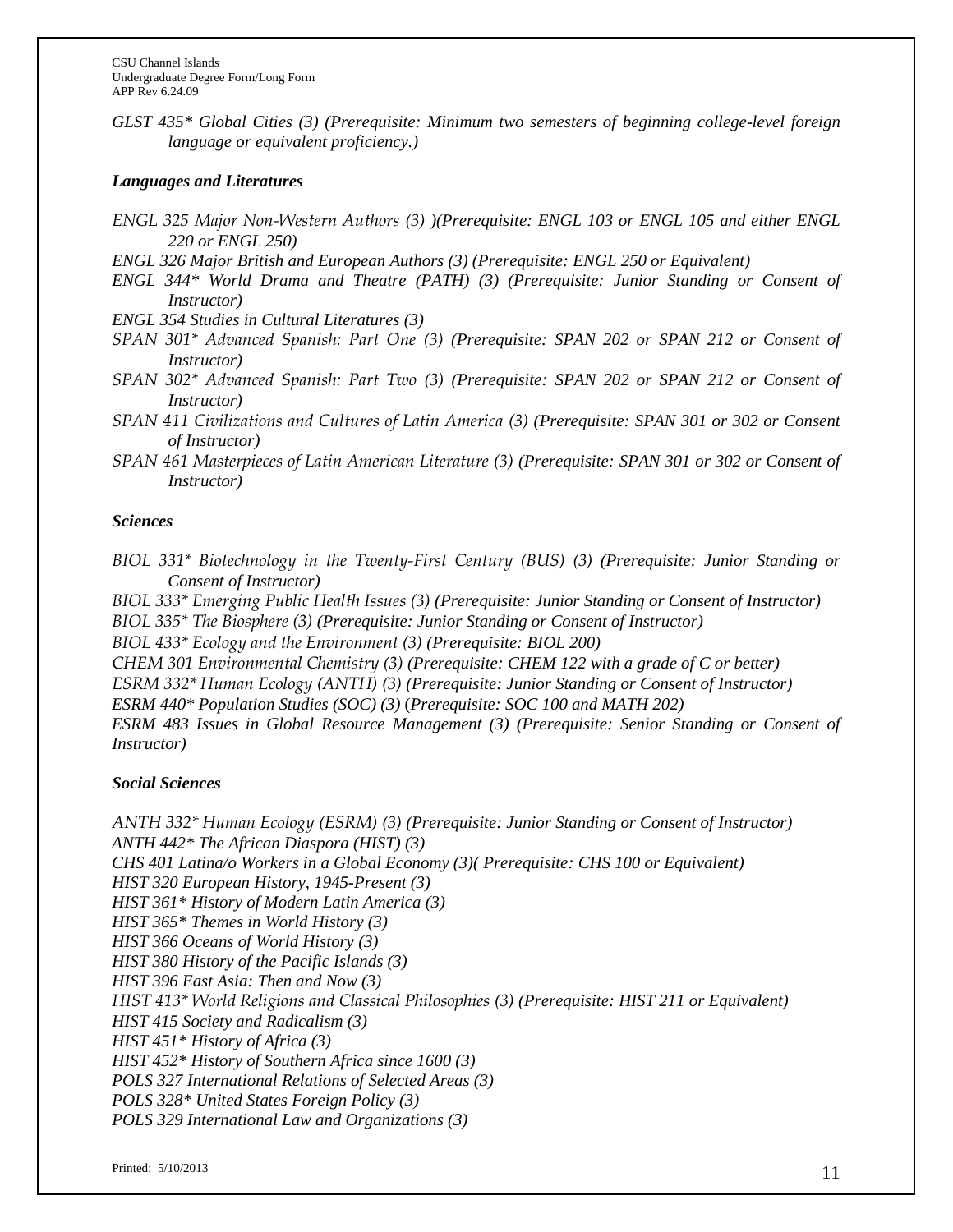*POLS 334\* Peace Studies (3) (Prerequisite: Junior Standing or Consent of Instructor) POLS 351 International Relations of Africa (3)* (*Prerequisite: POLS 103) POLS 352 International Relations of Europe (3)* (*Prerequisite: POLS 103) POLS 353 International Relations of Latin America (3)* (*Prerequisite: POLS 103) POLS 354 International Relations of the Middle East (3)* (*Prerequisite: POLS 103) POLS 355 International Relations of South Asia (3)* (*Prerequisite: POLS 103) POLS 403 Comparative Foreign Policy (3) (Prerequisite: POLS 103) POLS 426 Politics of Developing Countries (3) (Prerequisite: POLS 103) PSY 344\* Psychology and Traditional Asian Thought (3) (Prerequisite: Junior Standing or Consent of Instructor) SOC 440\* Population Studies (ESRM) (3) (Prerequisite: SOC 100 and MATH 202) SOC 448\* Globalization and Development (BUS/ECON) (3) (Prerequisite: SOC 100)*

*\* General Education Courses*

- h. List of any new courses that are: (1) needed to initiate the program and (2) needed during the first two years after implementation. Only include proposed catalog descriptions for new courses. For graduate program proposals, identify whether each course is a graduate-level or undergraduate-level offering.
	- *(1) List of new courses needed to initiate the program:*

*GLST 499: Capstone in Global Studies (3)*

*Three hours seminar per week*

*Prerequisite: Senior standing as a Global Studies major or Consent of Instructor Students design and complete a project that integrates prior course work with the University's mission. The project may involve an interdisciplinary activity, a service learning experience, and reflect a multicultural or international perspective.*

*(2) List of new courses needed during the first two years after implementation:*

*None*

i. Attach a proposed course-offering plan for the first three years of program implementation, indicating, where possible, likely faculty teaching assignments.

*One of the main advantages of this new proposed major is that it builds upon the existing courses already being offered at Channel Islands.* 

*Two of the required courses (POLS 103 and GLST 200) are regularly taught by faculty in the Political Science program. The required Geography course (GEOG 201 Cultural and Historical Geography of the World) would need to be offered in a more regular basis. The multitude of upper division electives that are part of the major provides students with numerous options to choose from, allowing them to graduate on time. The GLST 499 Capstone project in Global Studies would need to be offered at least once a year, preferably in the spring semester.* 

j. Admission criteria, including prerequisite coursework.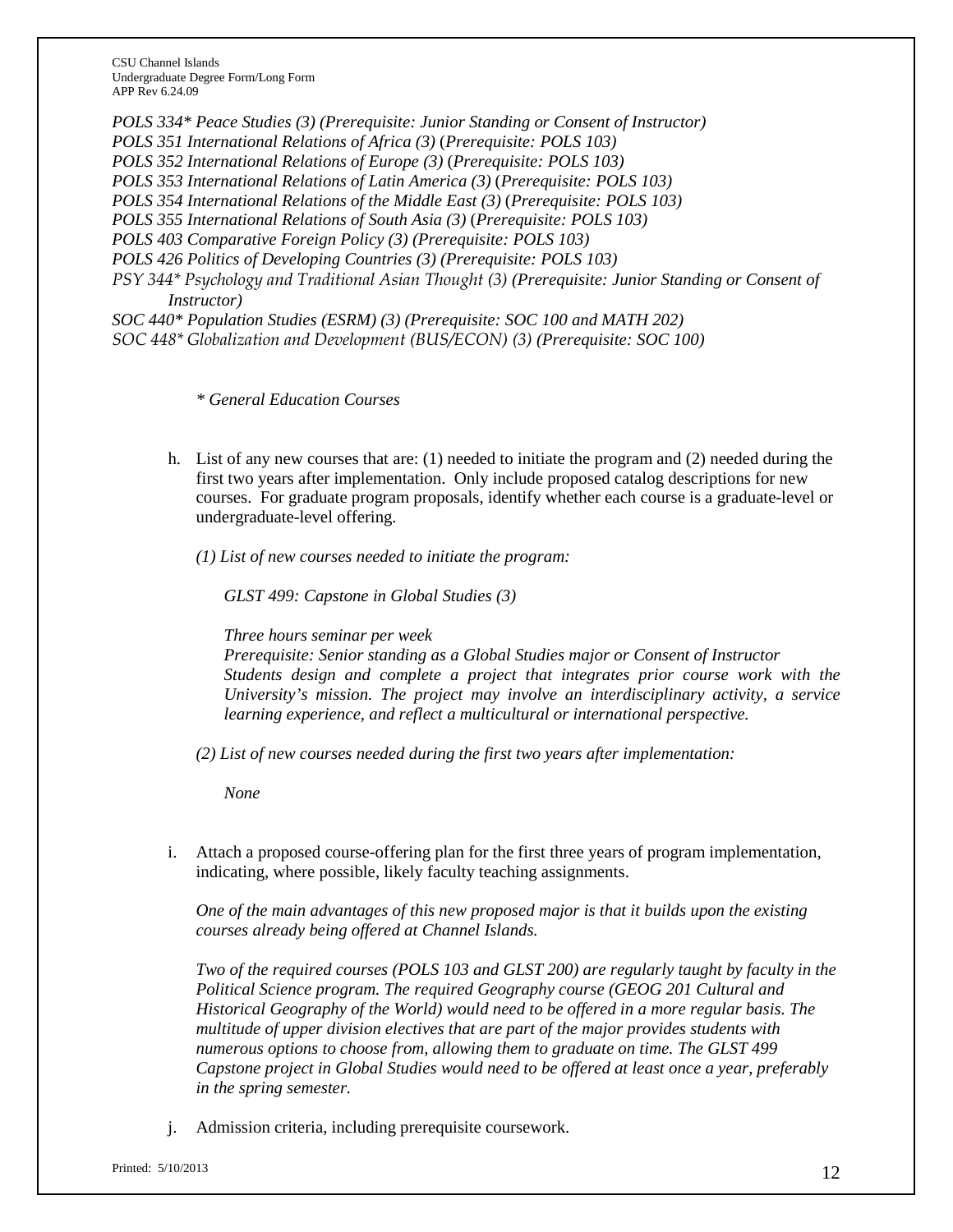*All students in good academic standing will be admitted to the program.* 

k. Criteria for student continuation in the program.

*Maintain good academic standing.*

l. Planned provisions for articulation of the proposed major with community college programs.

*Community College lower division courses that are equivalent in content and depth to any of the three required lower-division courses may be accepted with the permission of the Global Studies chair or advisor.* 

m. If there is a [Lower-Division Transfer Pattern](http://www.calstate.edu/AcadAff/ldtp.shtml) (LDTP) for this major, indicate the relationship between the LDTP and the requirements presented in this proposal. Information on LDTP is available at: <http://www.calstate.edu/AcadAff/ldtp.shtml>

*Non applicable*

n. Advising "roadmaps" that have been developed for the major.

## *Four-year Roadmap to B.A. in Global Studies*

*(for students with no background in a second language)* 

| $\lvert Year \rvert$ | Fall                                                                 | <b>Spring</b>                      | <b>Credits towards major</b>                     |
|----------------------|----------------------------------------------------------------------|------------------------------------|--------------------------------------------------|
|                      | <b>SPAN 101</b>                                                      | <b>SPAN 102</b><br><b>POLS 103</b> |                                                  |
| 2                    | <b>SPAN 201</b><br><b>GLST 200</b>                                   | <b>SPAN 202</b><br><b>GEOG 201</b> |                                                  |
|                      | Choose two electives in $ $ Choose two electives in $ $<br>the major | the major                          | $\Vert$ Fulfill study abroad requirement $\Vert$ |
| 4                    | $ Choose\ $ three electives in<br>the major                          | GLST 499 (capstone)                | 12                                               |

#### *Two-year Roadmap to B.A. in Global Studies*

*(for transfer students; assumes 200-level foreign language readiness)*

| Year | Fall                                                  | <i>Spring</i>                                           | Credits towards major                        |
|------|-------------------------------------------------------|---------------------------------------------------------|----------------------------------------------|
|      | <b>GLST 200</b><br><i>GEOG 201</i><br><i>POLS 103</i> | $\ $ Choose three electives in $\ $<br><i>the major</i> | Fulfill study abroad requirement $\parallel$ |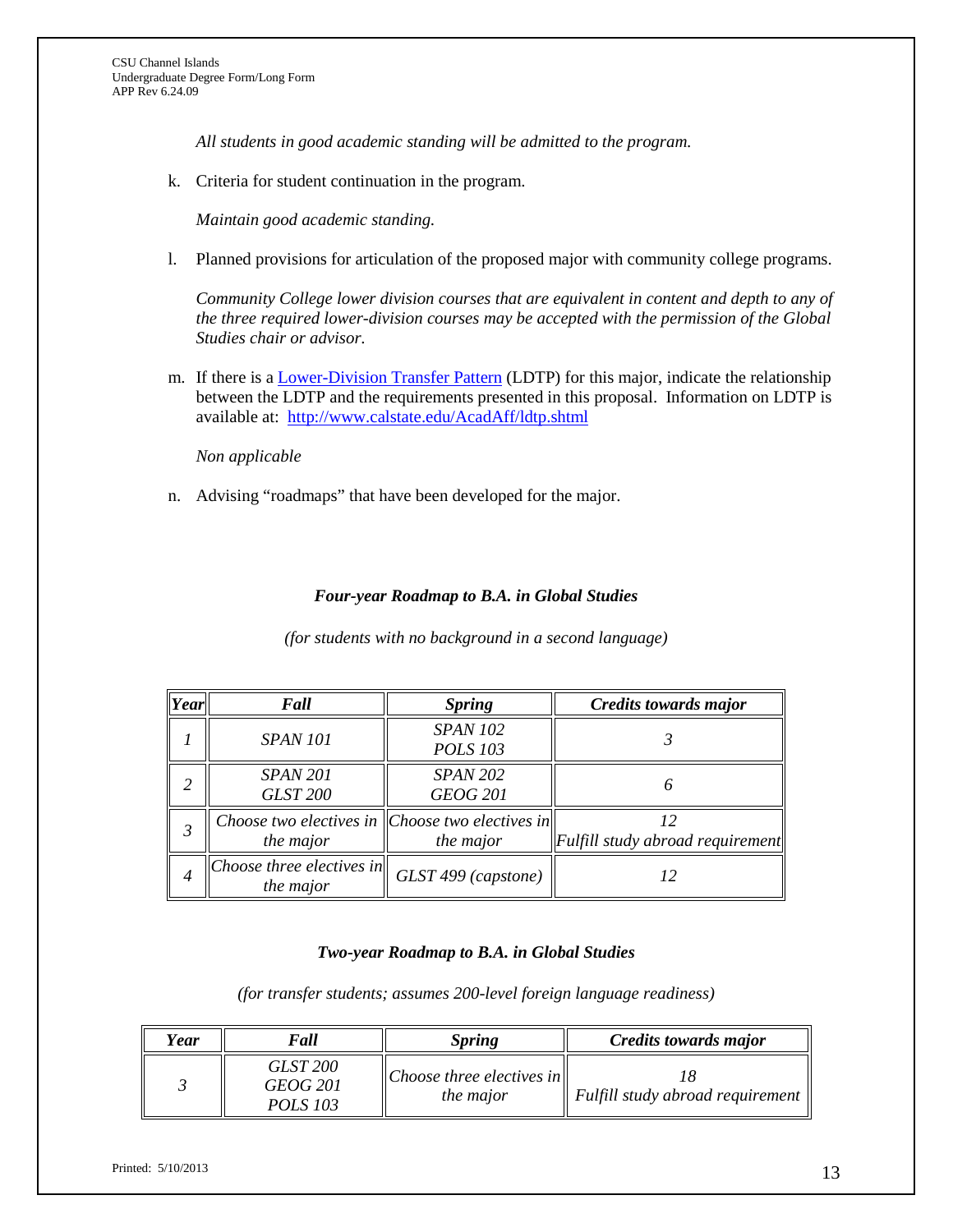| Year | Fall                                                 | <i>Spring</i>                                          | Credits towards major |
|------|------------------------------------------------------|--------------------------------------------------------|-----------------------|
|      | $ Choose\, three\,electives $<br><i>in the major</i> | GLST 499<br>Choose one elective in<br><i>the major</i> |                       |

o. Provision for meeting accreditation requirements, if applicable, and anticipated date of accreditation request.

*Non applicable*

## **Accreditation Note:**

## *Fast-track proposals*

Fast-track proposals cannot be subject to specialized accreditation by an agency that is a member of the Association of Specialized and Professional Accreditors unless the proposed program is already offered as an authorized option or concentration that is accredited by an appropriate specialized accrediting agency.

# **5. Need for the Proposed Degree Major Program**

a. List of other California State University campuses currently offering or projecting the proposed degree major program; list of neighboring institutions, public and private, currently offering the proposed degree major program.

*Only 6 of the 23 CSU Campuses offer this degree:*

- *CSU East Bay offers a B.A. in International Studies*
- *CSU Long Beach offers a B.A. in International Studies*
- *CSU Monterey Bay offers a B.A. in Global Studies*
- *San Jose State University offers a B.A. in Global Studies*
- *CSU San Marcos offers a B.A. in Global Studies*
- *Sonoma State University offers a B.A. in Global Studies*

*Other universities that offer this degree in the region are:*

- *California Lutheran University offers a B.A. in Global Studies*
- *UC Santa Barbara offers a B.A. in Global Studies*
- *UCLA offers a B.A. in Global Studies*
- *Pepperdine University offers a B.A. in International Studies*
- b. Differences between the proposed program and programs listed in Section 5a above.

*Within the CSU system, only six campuses offer this program and CI would be the only campus providing this degree between the cities of San Jose and Long Beach, which are 325 miles apart. This degree would be distinctive to any other program in that it would contain the four elements of the CI mission*

c. List of other curricula currently offered by the campus that are closely related to the proposed program.

.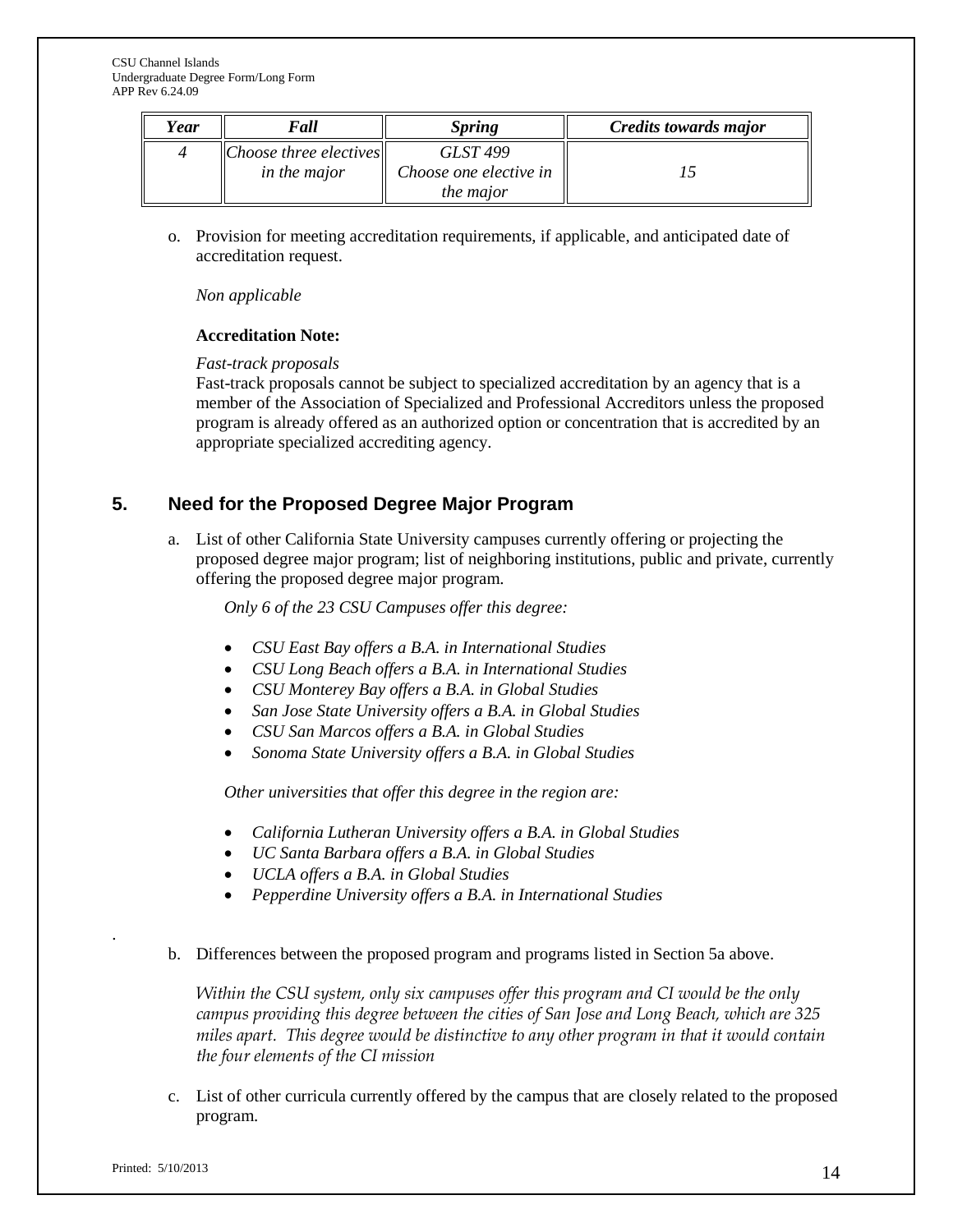*By nature, this interdisciplinary major is related to many other programs offered at CI, including Art, Communications, Business, Marketing, Political Science, Languages, Biology, Chemistry, History, or Sociology just to mention a few.* 

d. Community participation, if any, in the planning process. This may include prospective employers of graduates.

*Non applicable*

e. Applicable workforce demand projections and other relevant data.

*In this increasingly globalized world, professionals with a strong international education are on high demand. The addition of a study abroad experience and intermediate knowledge of a second language increases the possibilities of this program's graduates to obtain a job in the international arena. The Bureau of Labor Statistics (BLS) projected an employment increase of 10 percent over the 2008 - 2018 period in federal employment, a sector that seeks employees with an advanced knowledge of international and global affairs. Roughly 53% of political scientists work for the federal government. The BLS expects opportunities in this field to grow 8% during the 2010-2020 decade. In May 2011, according to the BLS, political scientists earned a mean annual wage of approximately \$105,000. Students with an advanced level of a foreign language could work as an international translator or interpreter, a sector that is expected to increase at a rate of 48% in the next decade. Opportunities for positions requiring international knowledge and skills are increasing and have created a need for graduates who are highly skilled, interculturally attuned and able to think and act globally/locally, as well as being bilingual*

f. If the program was proposed to meet society's need for the advancement of knowledge, please specify the need and explain how the program meets that need.

*The reality of globalization and the interconnectedness of nations and economies demand that students must be well educated in global issues. Some motivations for global studies include national security and diplomacy, effective citizenship in a participatory democracy, global competitiveness in a world market and the desire to enter the aid and development sector.*

# **6. Student Demand**

a. Compelling evidence of student interest in enrolling in the proposed program. Types of evidence vary and may include national, statewide, and professional employment forecasts and surveys; petitions; lists of related associate degree programs at feeder community colleges; reports from community college transfer centers; and enrollments from feeder baccalaureate programs, for example.

*There are currently 15 students completing the Global Studies minor. In the last few years, the required core course for the Global Studies minor has been very well enrolled every time that has been offered. See the figures below:*

*GLST 200: Introduction to Global Studies (Fall 2011) - 34 students*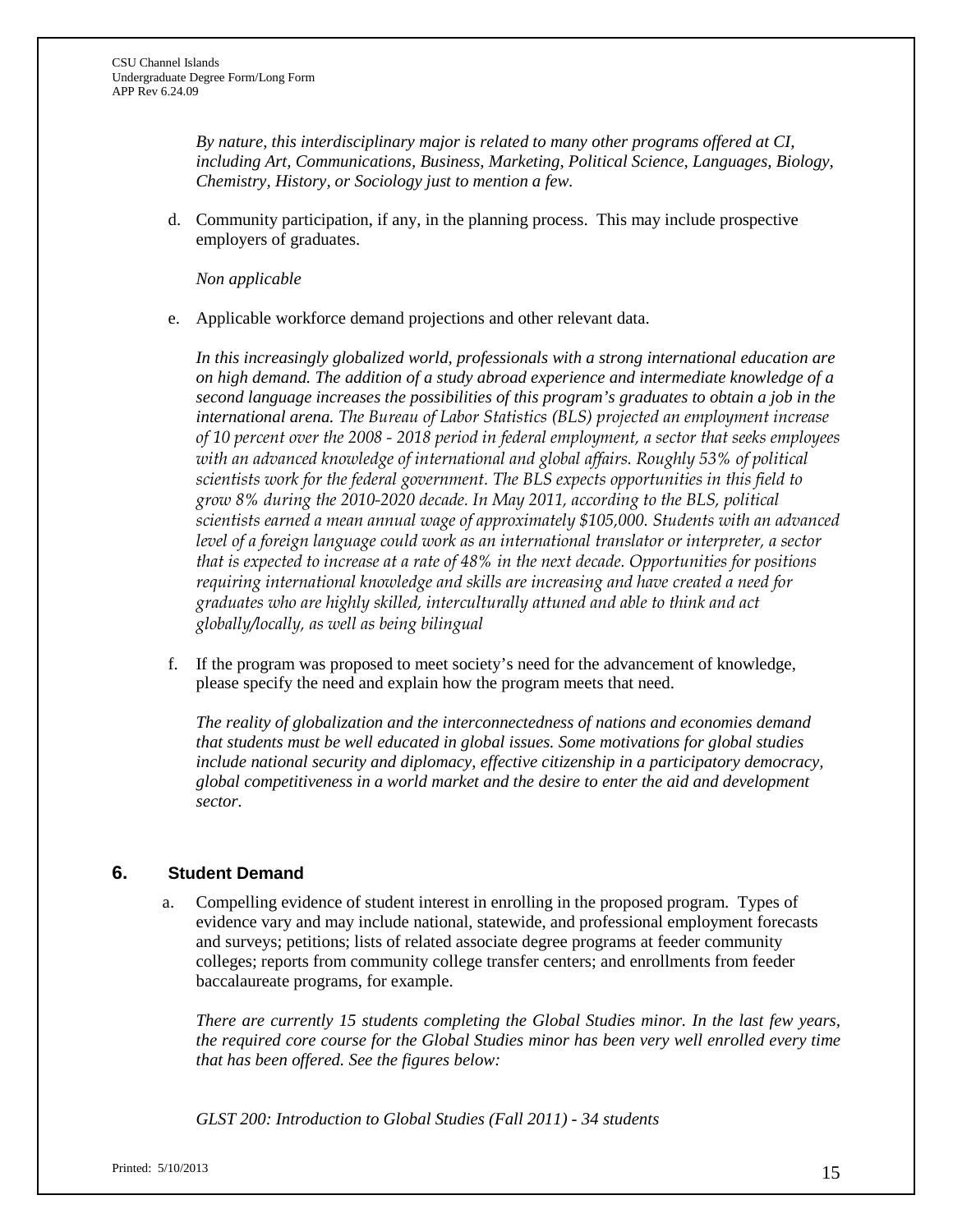*GLST 200: Introduction to Global Studies (Spring 2011) - 29 students GLST 200: Introduction to Global Studies (Fall 2010) - 38 students GLST 200: Introduction to Global Studies (Fall 2009) - 39 students GLST 435: Global Cities (Fall 2011) - 21 students*

*Additionally, interest in enrolling in this program is also fostered by the number of students that travel overseas through a University sponsored program, be it through a UNIV 392 course or through the CSU International Programs Office. Every year, CI sends an average of 90 to 120 students overseas. Considering that students in these courses have invested already in international education and that their enrollment in these programs would already fulfill the study abroad component of this major, it would be a great incentive for them to complete a major in Global Studies.*

#### b. Issues of access considered when planning this program.

*The study abroad co-requirement could be an issue for access for some students in the program. Fortunately, CI has ample study abroad choices that meet this requirement:*

*a) CSU International Program year-long study abroad programs. These programs are very well established in the system and are very affordable. Students pay the same tuition as if they were studying on campus and in some programs, due to the high cost of housing in California, the estimated cost for the year is lower than staying on campus. Students can also carry their financial aid package with them when studying abroad through the system.* 

*b) In the present moment, CI has 3 active exchange agreements with universities in Germany, Finland, and South Korea. With a simple application, students can study in any of these universities for a semester or two, with no extra cost associated with it (beyond the airfare and their living expenses in the country).* 

*c) Lastly, CI offers a wide variety of UNIV 392 courses led by faculty in the different disciplines. Most of these short-term study abroad opportunities are very affordable to students thanks to the stipends generously offered by IRA. Some of these programs cost students less than \$1000 for the whole experience, making them accessible to most students.* 

#### c. Professional uses of the proposed degree program.

*The Global Studies major provides a well-rounded degree that will help prepare students for a variety of careers in the international arena. For example, Global Studies majors could qualify to work for the federal government (such as the Foreign Service, the US Agency for International Development, the Department of Homeland Security, etc.) international service agencies (such as CARE, UNICEF, Direct Relief International), international NGOs (e.g. Peace Corps, Red Cross, Amnesty International, etc.), and many overseas careers. It will also help prepare students for further graduate study in international affairs, international business, peace and world order studies, area studies, and the emergent global civil society.*

d. The expected number of majors in the year of initiation and three years and five years thereafter. The expected number of graduates in the year of initiation, and three years and five years thereafter.

|                                | <b>Number of Majors</b> | <b>Number of Graduates</b> |
|--------------------------------|-------------------------|----------------------------|
| <i><b>Initiation Year:</b></i> |                         |                            |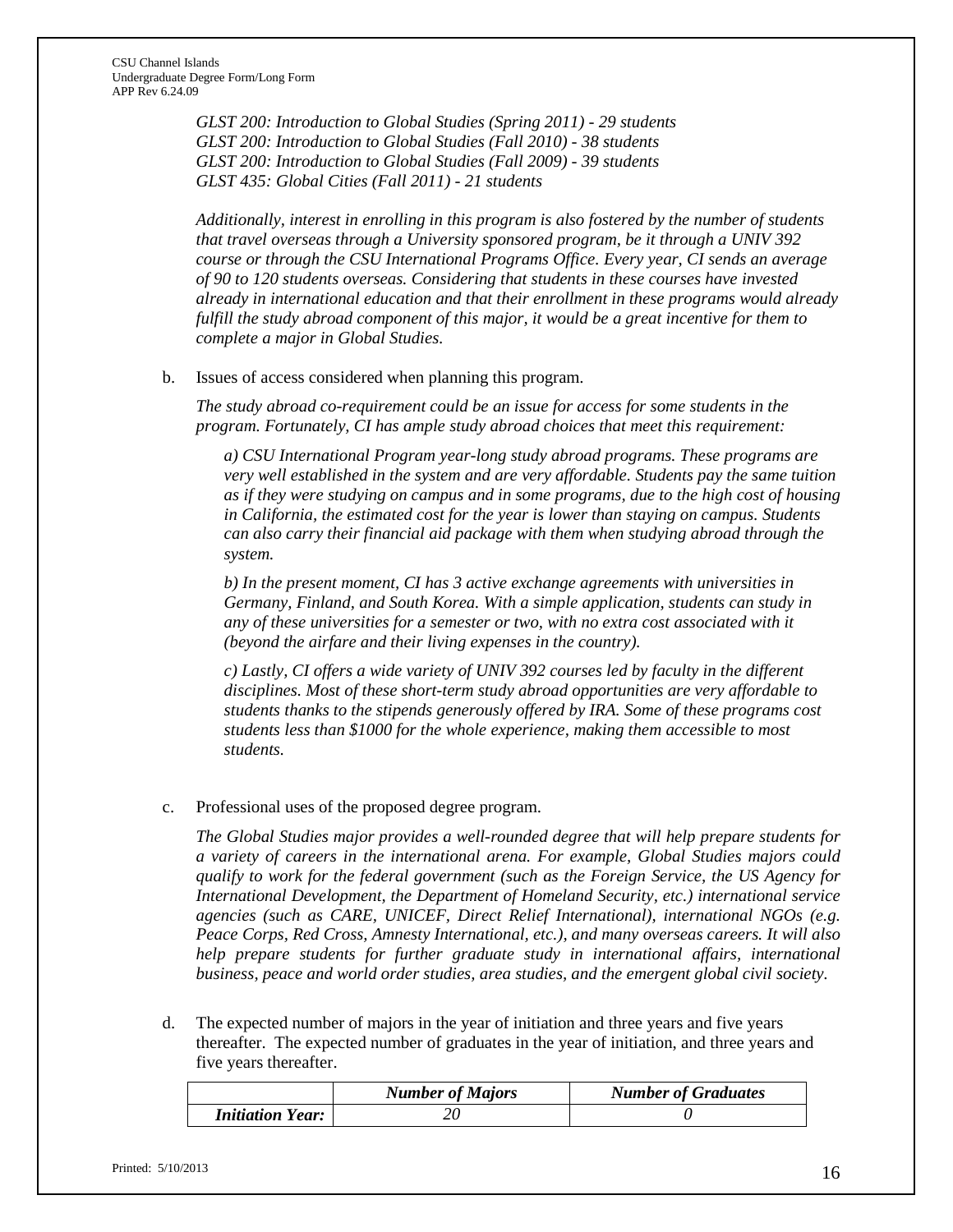| <b>Third Year:</b> |  |
|--------------------|--|
| <b>Fifth Year:</b> |  |

# **7. Existing Support Resources for the Proposed Degree Major Program**

**Note:** Sections 6 and 7 should be prepared in consultation with the campus administrators responsible for faculty staffing and instructional facilities allocation and planning. A statement from the responsible administrator(s) should be attached to the proposal assuring that such consultation has taken place.

a. Faculty who would teach in the program, indicating rank, appointment status, highest degree earned, date and field of highest degree, professional experience, and affiliations with other campus programs. For master's degrees, include faculty publications or curriculum vitae.

*All the courses in this program are currently taught by CI faculty. This new B.A. in Global Studies would add only one new course, namely GLST 499 Capstone in Global Studies. This course could be taught by a number of faculty members on campus (a partial list of them is included below) with ample experience in international education and global issues.* 

- *Terry L. Ballman, Ph.D., Professor of Spanish*
- *Sunghee Nam, Ph.D., Lecturer in the Sociology Program*
- *Marie Francois, Ph.D., Professor of History*
- *Scott A. Frisch, Ph. D., Professor of Political Science*
- *Andrea Grove, Ph.D., Professor of Political Science*
- *Antonio Jiménez Jiménez, Ph.D., Associate Professor of Spanish*
- *Christopher W. Scholl, Ph. D., Lecturer in the Political Science Program*
- *Stephen Stratton, MLIS, Librarian*
- b. Space and facilities that would be used in support of the proposed program.

*No additional space or facilities would be needed in support of the proposed program since all the courses, both required and electives, are part of the regular offerings at CI. The only new course proposed for the creation of this major is the Capstone in Global Studies (GLST 499)*

c. A report provided by the campus Library, detailing resources available to support the program (discussion of subject areas, volume counts, periodical holdings, etc. are appropriate).

*See Attachment A, report from the Library.*

d. Existing academic technology, equipment, and other specialized materials currently available.

*The existing academic technology, equipment and specialized materials already available to all students and faculty (internet access, computer access, library resources, etc.) are sufficient for the success of this program. No additional equipment or specialized materials will be needed since all the courses in this program are already been taught at CI by the different disciplines. See Attachment A for library information.*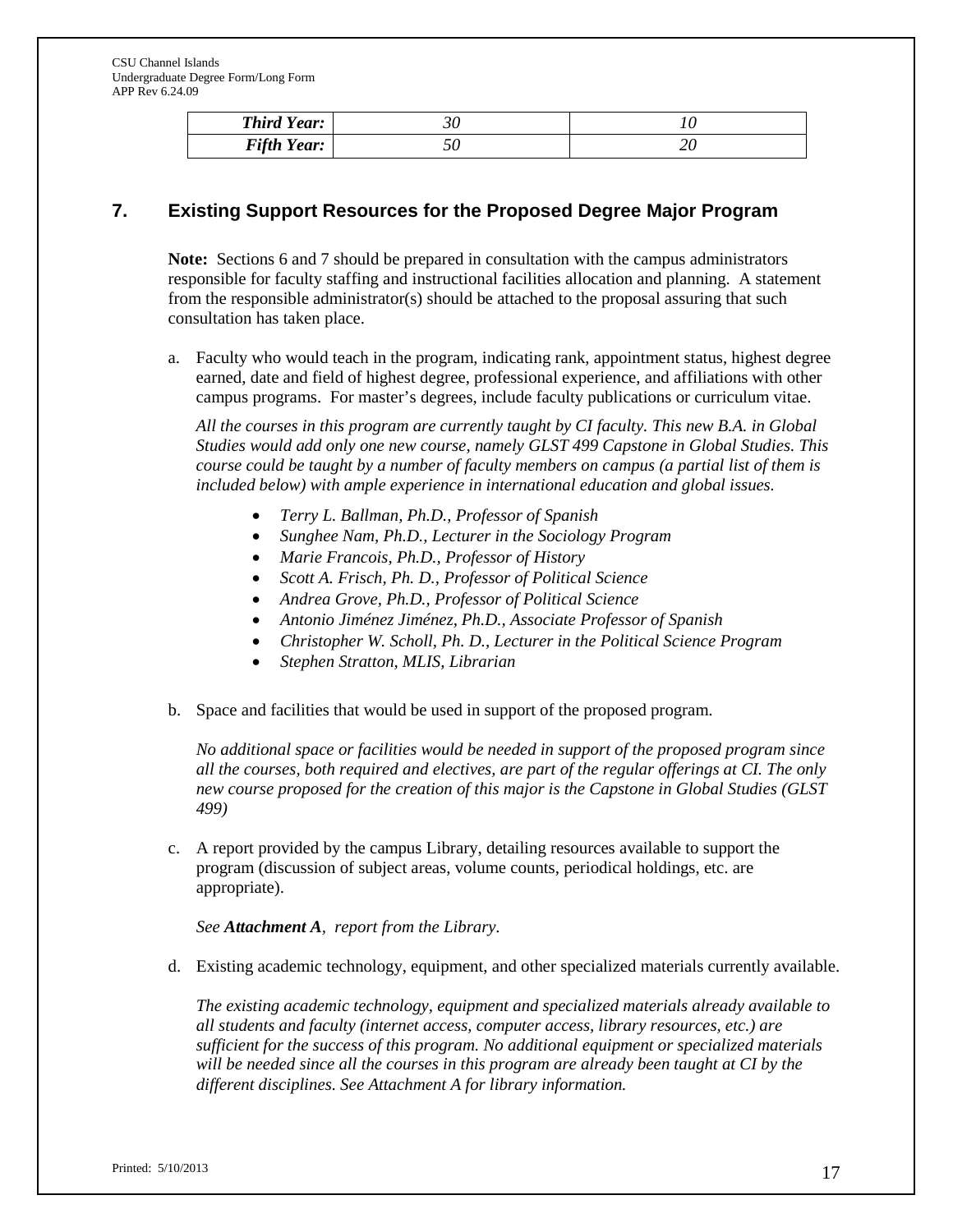# **8. Additional Support Resources Required**

Note: If additional support resources will be needed to implement and maintain the program, a statement by the responsible administrator(s) should be attached to the proposal assuring that such resources will be provided.

a. Any special characteristics of the additional faculty or staff support positions needed to implement the proposed program.

*No additional faculty or staff support would be needed to start this program as all the courses (except one –Capstone in Global Studies) are already currently been offered by each respective program.* 

b. The amount of additional lecture and/or laboratory space required to initiate and to sustain the program over the next five years. Indicate any additional special facilities that will be required. If the space is under construction, what is the projected occupancy date? If the space is planned, indicate campus-wide priority of the facility, capital outlay program priority, and projected date of occupancy.

*Since all the required and elective courses in this program are already been taught by their respective programs, no additional lecture or laboratory space is needed. With only one new course, GLST 499, only space for a 3 unit course per year will be needed.*

c. A report written in consultation with the campus librarian, indicating any additional library resources needed. Indicate the commitment of the campus either to purchase or borrow through interlibrary loan these additional resources.

*No additional library resources will be needed, since the library already provides resources to all the courses that are part of this program. See Attachment A, library report.*

d. Additional academic technology, equipment, or specialized materials that will be (1) needed to implement the program and (2) needed during the first two years after initiation. Indicate the source of funds and priority to secure these resource needs.

*No additional equipment or specialized materials will be needed since all the courses in this program are already been taught at CI by the different disciplines.*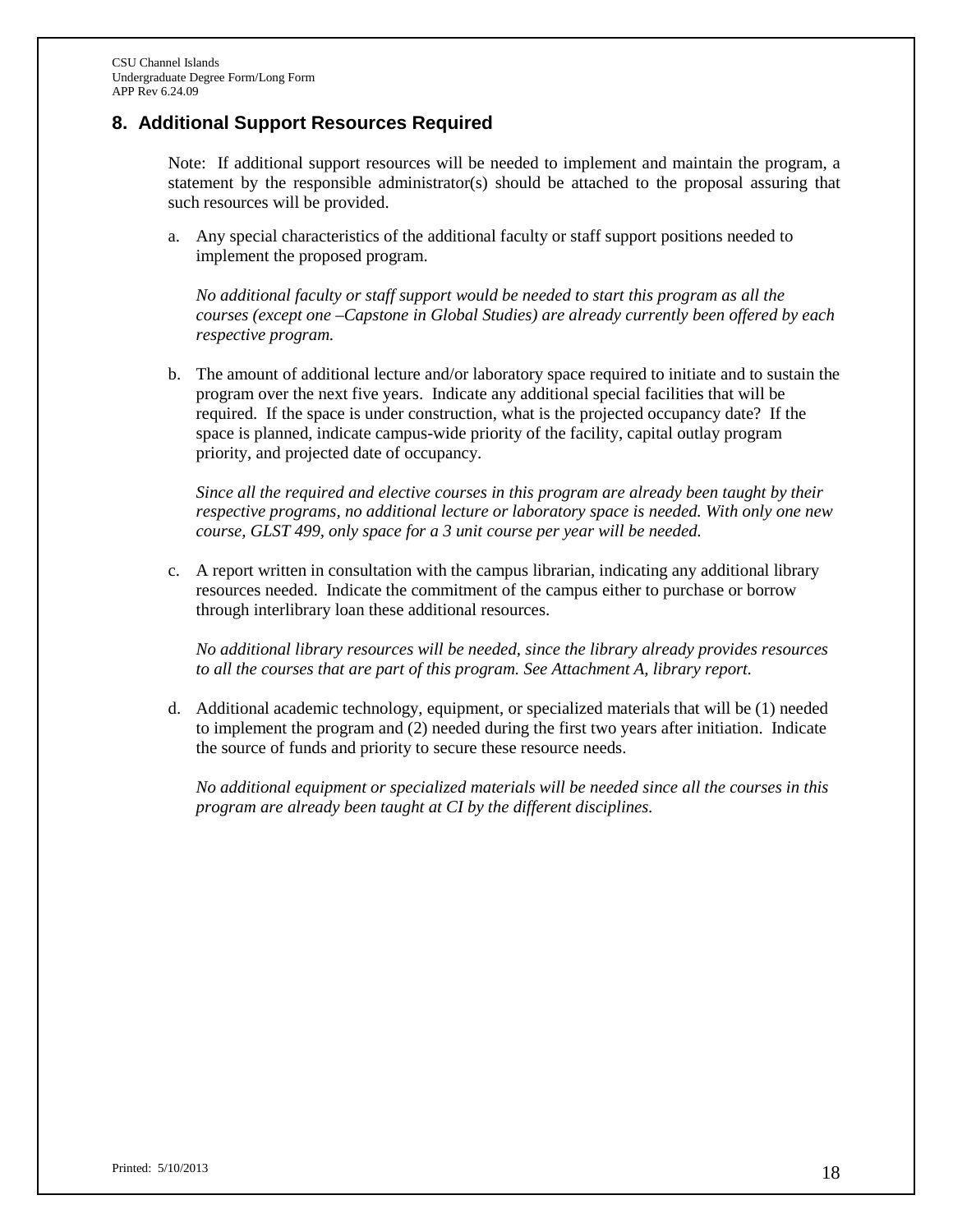# ATTACHMENT A

#### **Bachelor of Arts in Global Studies and the John Spoor Broome Library**

#### **Research Collections**

California State University Channel Islands (CI) is one of 23 campuses of the California State University system. The CSU system supports purchasing activities for the consortium of university libraries. Through this consortium CI is able to leverage access to a number of journals and serials at a reduced cost. Currently through the CSU library consortium as well as individual campus purchases, CI has access to 31,866 unique journals and access to over 100,000 electronic books. We also have many unique primary source collections that focus on local interests, including Chicana-o Studies, Filipina-o Studies, education, environment, and politics. As a digital teaching library, the John Spoor Broome Library, provides access to these titles solely in electronic format, available to students, staff, and faculty in their offices, classrooms, or wherever they can connect to the library via the Internet.

The Bachelor of Arts in Global Studies will require resources across disciplines, statistics and raw data, and grey literature from local organizations and agencies. The Library already has ABI Inform, Communication and Mess Media Abstracts, EconLit, Education Full-Text, ERIC, International Political Science, PubMed, Rand California, Sage Journals and Books Online, Science Direct, and numerous newspaper databases. The Library has links to local, state, and international government studies and data available online.

The Library does not anticipate a great impact to manage our collections in this area, since the BA in Global Studies will be using currently existing courses that are part of other degree programs.

#### **Interlibrary Services**

The Library offers a full range of interlibrary services for its patrons. Materials can be borrowed from the 6000+ members of OCLC as well as non-OCLC institutions when required. Articles may also be purchased from document delivery specialists or directly from the vendor/publisher. Patrons are able to make use of most available formats as we have equipment capable of scanning and creating electronic copies of documents on microfilm (16mm & 35mm), microfiche, microprint and opaque microcards.

As a member of the California State University system, CI is given priority treatment by fellow CSU interlibrary units with respect to fulfillment response times and accessibility. There is a commercial courier that is contracted to make daily pickups/deliveries at all CSU libraries. This arrangement allows for faster (1-3 days) acquisition of materials. The Library uses the leading-edge interlibrary services management system, ILLiad, to offer web-based, 24/7 access for patrons to create, download, and track requests. In addition, we take full advantage of electronic transmission and unmediated borrowing technologies to further streamline processes and cut costs.

The BA in Global Studies may increase slightly the cost of acquiring articles as students may find a need to use material that is not available currently for their Capstone course.

#### **Technology**

Technology available to students in the library is extensive. In addition to 120 desktop computers available in the Broome Library, the library has 37 laptop PCs and 20 Apple laptops that are available for students and faculty to checkout and use in the library, or in their home. In addition the Library also has the following technology available for checkout; iPods, iPads, Flip video cameras, multimedia projectors, digital video cameras, portable USB scanners, microphones and tripods for use with cameras.

The Library does not anticipate any monetary or staff time in this impact in this area.

#### **Information Literacy**

CI BA in Global Studies graduates will be able to: